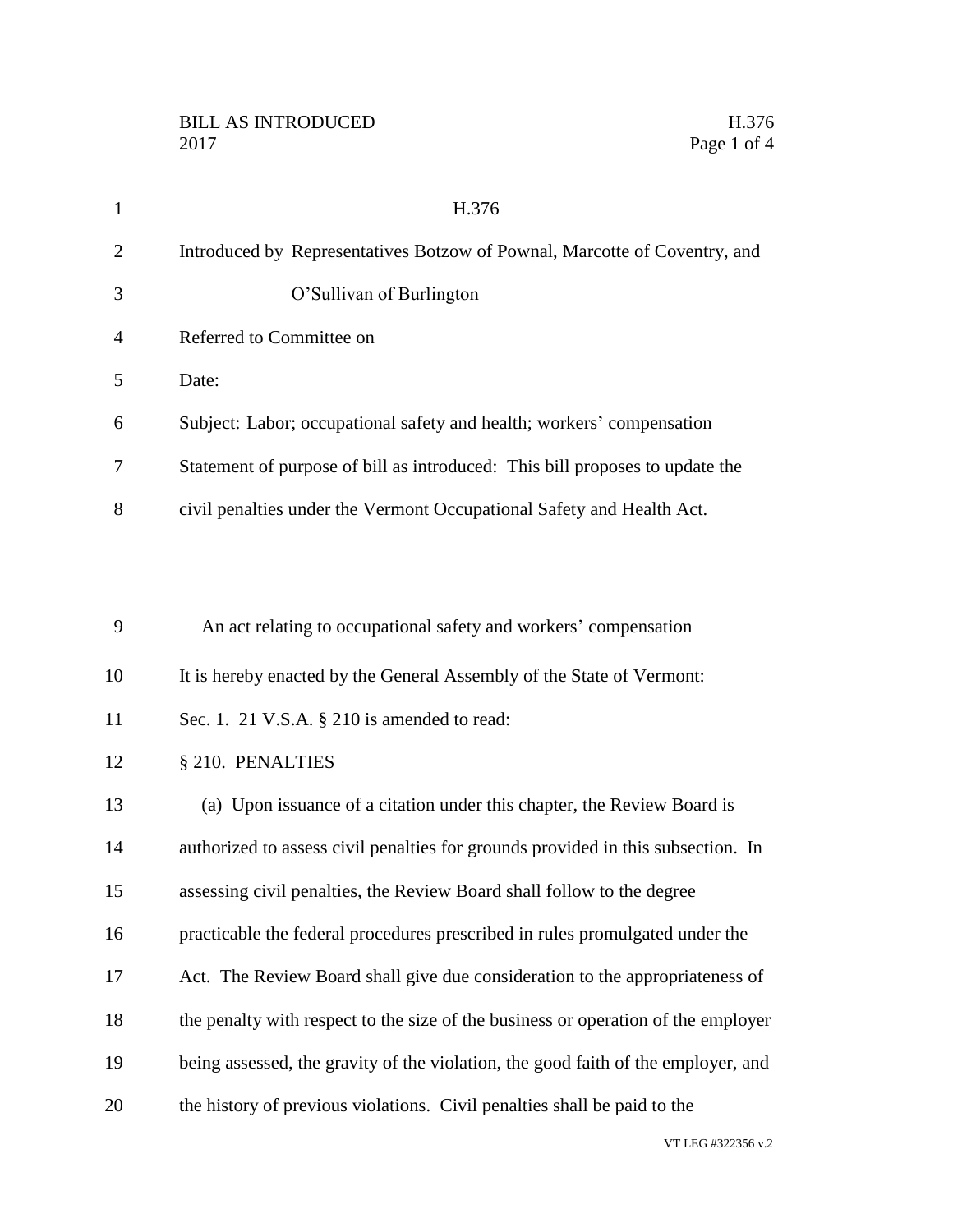| $\mathbf{1}$   | Commissioner for deposit with the State Treasurer, and may be recovered in a             |
|----------------|------------------------------------------------------------------------------------------|
| $\overline{2}$ | civil action in the name of the State of Vermont brought in any court of                 |
| 3              | competent jurisdiction. The Commissioner shall not reduce the assessed                   |
| $\overline{4}$ | penalties in any fiscal year by more than 50 percent.                                    |
| 5              | (1) Any employer who willfully or repeatedly violates the requirements                   |
| 6              | of this Code or any standard, or rule adopted, or order promulgated issued               |
| 7              | pursuant to this Code or regulations prescribed pursuant to this Code may be             |
| 8              | assessed a civil penalty of not more than \$70,000.00 \$126,749.00 for each              |
| 9              | violation, but not less than \$5,000.00 for each willful violation.                      |
| 10             | (2) Any employer who has received a citation for a serious violation of                  |
| 11             | the requirements of this Code, or any standard, or rule adopted, or order                |
| 12             | promulgated issued pursuant to this Code, or of any regulations prescribed               |
| 13             | pursuant to this Code, shall be assessed a civil penalty of up to \$7,000.00             |
| 14             | $$12,675.00$ for each violation.                                                         |
| 15             | (3) Any employer who has received a citation for a violation of the                      |
| 16             | requirements of this Code, or any standard, or rule adopted, or order                    |
| 17             | promulgated issued pursuant to this Code or of regulations prescribed pursuant           |
| 18             | to this Code, and such violation if the violation is specifically determined not         |
| 19             | to be of a serious nature, may be assessed a civil penalty of up to $\frac{$7,000.00}{}$ |
| 20             | $$12,675.00$ for each such violation.                                                    |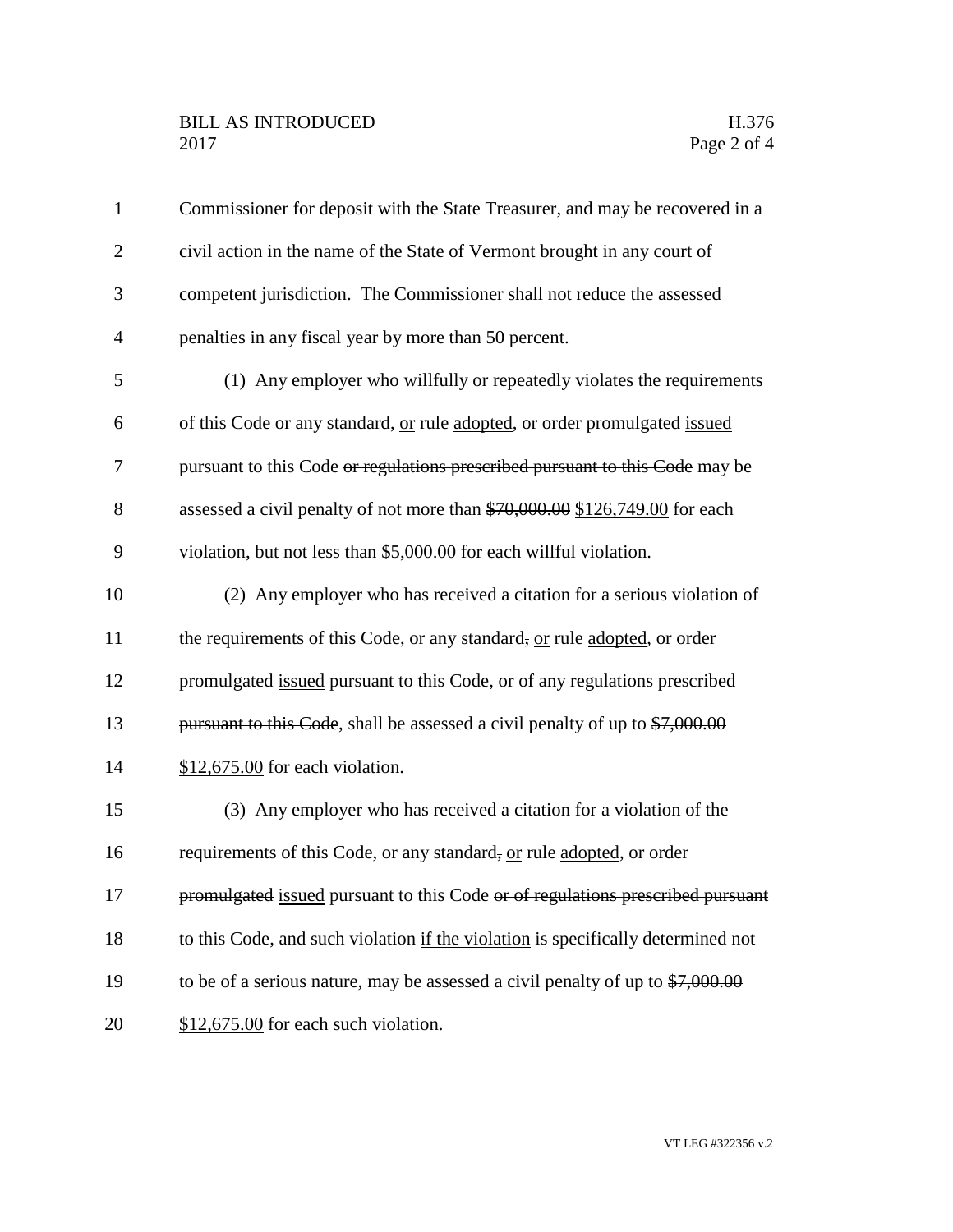## BILL AS INTRODUCED H.376 Page 3 of 4

| 1              | (4) Any employer who fails to correct a violation for which a citation                               |
|----------------|------------------------------------------------------------------------------------------------------|
| $\overline{c}$ | has been issued within the period permitted for its correction, which period                         |
| 3              | shall not begin to run until the date of the final order of the Review Board, in                     |
| $\overline{4}$ | the case of any review proceeding under section 226 of this title initiated by                       |
| 5              | the employer in good faith and not solely for delay or avoidance of penalties.                       |
| 6              | may be assessed a civil penalty of not more than \$7,000.00 \$12,675.00 for                          |
| 7              | each day during which the failure or violation continues.                                            |
| 8              | (5) Any employer who willfully violates any standard, or rule adopted,                               |
| 9              | or order promulgated issued pursuant to this Code, and that violation caused                         |
| 10             | death to any employee, shall, upon conviction, be punished by a fine of not                          |
| 11             | more than $$20,000.00$ $$126,749.00$ or by imprisonment for not more than one                        |
| 12             | year, or by both.                                                                                    |
| 13             | * * *                                                                                                |
| 14             | (8) Any employer who violates any of the posting requirements, as                                    |
| 15             | prescribed under the provisions of this Code, shall be assessed a civil penalty                      |
| 16             | of up to $$7,000.00$ \$12,675.00 for each violation.                                                 |
| 17             | $(9)(A)$ As provided under the federal Civil Penalties Inflation                                     |
| 18             | Adjustment Act Improvements Act of 2015 and the Act, the penalties provided                          |
| 19             | in subdivisions $(1)$ , $(2)$ , $(3)$ , $(4)$ , $(5)$ , and $(8)$ of this section shall annually, on |
| 20             | January 1, be adjusted to reflect the increase in the Consumer Price Index,                          |
| 21             | CPI-U, U.S. City Average, not seasonally adjusted, as calculated by the U.S.                         |